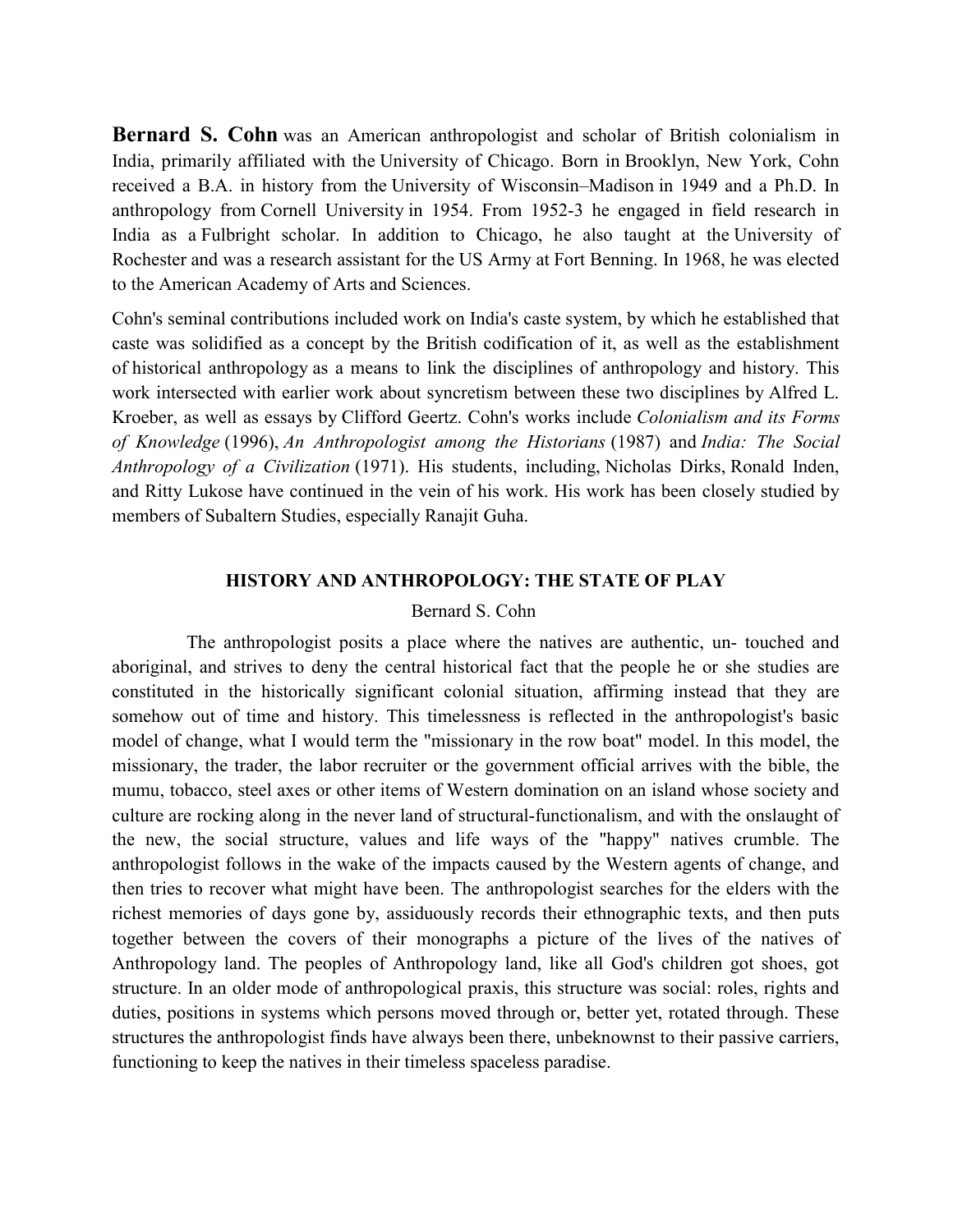In the last twenty years another structure has been brought to Anthropology land, a symbolic one. Here even the ebb and flow of life, especially the expressive aspects of culturesritual, myth, religion and art-are seen as surface features beyond which the anthropologist must penetrate to see the underlying or deep structure. The analyst of the culturally-symbolically constituted Anthropology land takes a privileged position as the arbiter of the deep structure, as the inhabitants of Anthropology land, it turns out, are somewhat confused and do not know that they are guided by binary oppositions, master symbols, and the systematicness of the underlying cultural logic, let alone that there is an "order of orders" behind their exuberant proliferations of motifs, designs and classificatory systems. The symbolic structuralists share with their social structuralists cross-cousins an even more timeless spaceless view of the natives of Anthropology land.

 To study Anthropology land, anthropologists have a sacred method: fieldwork. There comes that moment when, equipped with tape recorder, camera, and notebook, the practitioner is going to learn about what is "on the ground," what the natives are really like. No matter where on the current spectrum of structuralisms and reductionisms anthropologists locate themselves, they have to find the "out there" by entering the land of anthropological "dreaming," the field. The anthropologists Philias Fillagap and Lucy Lacuna, who have duti- fully designed their research project to fill a gap or lacuna in our existing ethnographic knowledge of Anthropology land, enter Anthropology land. If their fieldwork is successful, one more hole in the World Ethnographic survey will be filled, and Philias and Lucy will return from the field with "Their People" in their notebooks and on tape and film. They will have added to the growing record of the facts of life in Anthropology land. Fillagap and Lacuna not only must add to the record, they must contribute to whatever debate is currently exercising some subsection of the profession on which they want to make their mark after they have passed through the sacred rite of passage of fieldwork.

 Archeology and Ethnography continued to be unified during the thirties through the concept of "culture area," which entails the idea of time depth and persistence of cultural traits in relation to "natural" or ecological zones. Forms of social organization were correlated with particular ecol- ogical niches, and it was a short step from correlating ecology with social forms to seeing the ecological as generative of these forms. What started as the archeologists' classifications could now be thought of as an explanation of cultural differences. What was needed to change classifications into a theory was the idea of function. If what existed within a social and cultural system was adaptive to the maintenance of the system, then the idea of needs derived from man's biological makeup could relate cultural differ- ences to ecological conditions and enable the anthropologist to see through differences to the "real reason" for the presence of particular elements in a culture-namely, the function they served as the fulfillment of biologically derived needs. Kinship could be reduced to the need for reproducing members for a society and rituals could be seen as means for redistributing calories and protein to keep people healthy.